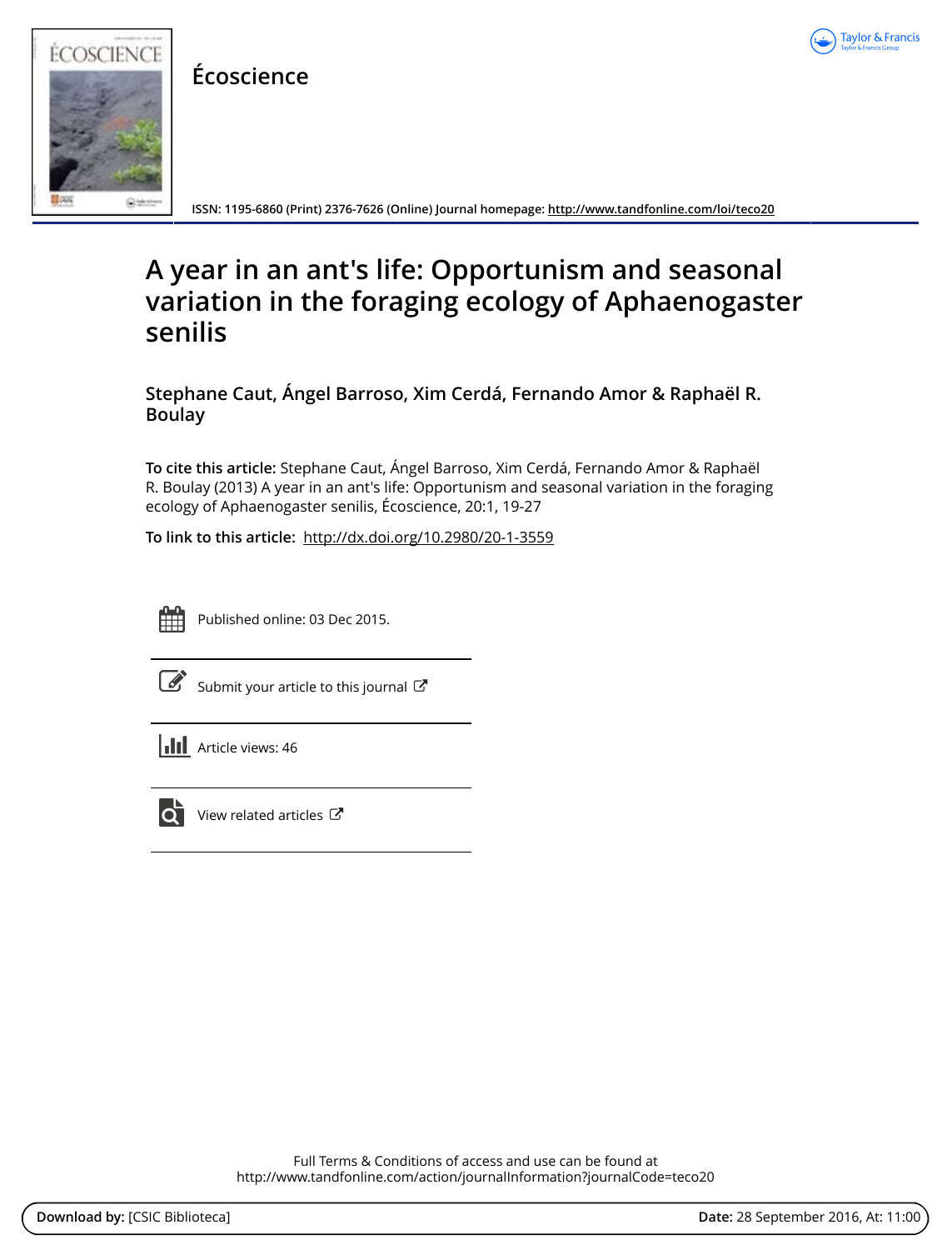# **A year in an ant's life: Opportunism and seasonal variation in the foraging ecology of**  *Aphaenogaster senilis***<sup>1</sup>**

Stephane CAUT<sup>2</sup>, <sup>3</sup>, Ángel BARROSO<sup>3</sup>, Xim CERDÁ & Fernando AMOR, Estación Biológica de Doñana,

Avenida Americo Vespucio s/n, 41092 Sevilla, Spain, e-mail: stephanecaut@gmail.com

Raphaël R. BOULAY, Estación Biológica de Doñana, Avenida Americo Vespucio s/n, 41092 Sevilla, Spain,

and Departamento de Zoología, Universidad de Granada, Campus Fuentenueva, 18010 Granada, Spain.

*Abstract*: Ants are important consumers in most terrestrial ecosystems. They show a great diversity of diets and foraging strategies. Here, we analyzed how circannual variation in resource use by the Mediterranean species *Aphaenogaster senilis* is related to colony life cycle and resource availability. In southwestern Spain, this species is active almost year-round, but foraging intensity decreases 10-fold between March and November, following larval production. In the summer, ants refrain from foraging at midday to avoid high temperatures. We hypothesized that diet and foraging plasticity could also explain the ecological success of this species. There are several techniques for assessing the diet of ants. Combining isotope analyses with conventional methods can provide better taxonomic resolution of resource utilization. Using a combination of classic and isotopic analyses, we found that 1) the proportion of plant and animal-derived items collected by foragers did not vary significantly from March to November, and 2) isotope analyses indicated a decrease in the trophic level of *A. senilis* between June and September, suggesting a difference between collected material and items assimilated. Interestingly, most animal prey were collected by individual ants, and many were retrieved alive. Therefore, *A. senilis* is not only a scavenger, but also a non-negligible predator, particularly of aphids. The abundance of the most common animal-derived items in the diet was proportional to their abundance in the study area. We conclude that *A. senilis* is an opportunistic species that is able to feed on a variety of resources, which may be key to its ecological success.

*Keywords*: ant, diet item, Formicidae, stable isotope, trophic ecology.

*Résumé* : Les fourmis sont des consommateurs importants dans la plupart des écosystèmes terrestres. Elles montrent une grande diversité de stratégies de recherche de nourriture et de régimes alimentaires. Nous avons analysé comment la variation circannuelle de l'utilisation des ressources par l'espèce méditerranéenne *Aphaenogaster senilis* est reliée au cycle de vie de la colonie et à la disponibilité des ressources. Au sud-ouest de l'Espagne, cette espèce est active presque toute l'année, mais l'intensité de sa quête alimentaire est réduite d'un facteur 10 entre mars et novembre après la production de larves. En été, les fourmis s'abstiennent de fourrager au milieu de la journée pour éviter les températures trop élevées. Nous avons formulé l'hypothèse que la plasticité du régime et de la quête alimentaires pourrait aussi expliquer le succès écologique de cette espèce. Il y a plusieurs techniques pour déterminer le régime alimentaire des fourmis; la combinaison d'analyses isotopiques et de méthodes classiques peut fournir une meilleure résolution taxonomique de l'utilisation des ressources. En combinant des analyses classiques et isotopiques, nous avons trouvé : 1) que la proportion de plantes et d'éléments d'origine animale récoltés par les fourmis fourrageuses ne variait pas significativement entre mars et novembre; et 2) les analyses isotopiques ont indiqué une diminution du niveau trophique de *A. senilis* entre juin et septembre, suggérant qu'il y avait une différence entre ce qui était récolté et ce qui était assimilé. Un résultat intéressant est que la plupart des proies animales ont été récoltées par des fourmis individuelles et plusieurs ont été retrouvées vivantes. Ainsi, *A. senilis* n'est pas seulement détritivore, mais est également un prédateur non négligeable, particulièrement d'aphidés. L'abondance des éléments d'origine animale les plus communs dans le régime alimentaire était proportionnelle à leur abondance dans l'aire d'étude. Nous concluons donc que *A. senilis* est une espèce opportuniste capable de se nourrir d'une variété de ressources, ceci étant peut-être la clé de son succès écologique.

*Mots-clés*: composante du régime alimentaire, écologie trophique, Formicidae, fourmi, isotope stable.

*Nomenclature*: Gomez & Espalader, online; Monnin *et al*., 2013.

#### **Introduction**

Gathering food for survival and reproduction is an essential activity for most animals. Foraging is costly, because it requires time and energy that cannot be allocated to other activities and because it increases the risk of

1Rec. 2012-07-14; acc. 2012-10-02. Associate Editor: Zoë Lindo.

2Author for correspondence.

3Both authors contributed equally to this study.

DOI 10.2980/20-1-3559

predation and parasite exposure. As a consequence, animals face behavioural trade-offs to which they are expected to respond by optimizing when, where, and on what kind of food they forage (Stephens & Krebs, 1986). In recent decades, numerous experimental and theoretical studies have addressed important questions regarding the evolution of animal foraging behaviour (Stephens, Brown & Ydenberg, 2007). Yet, basic studies on the feeding habits of wild animals are still needed, particularly for non-specialist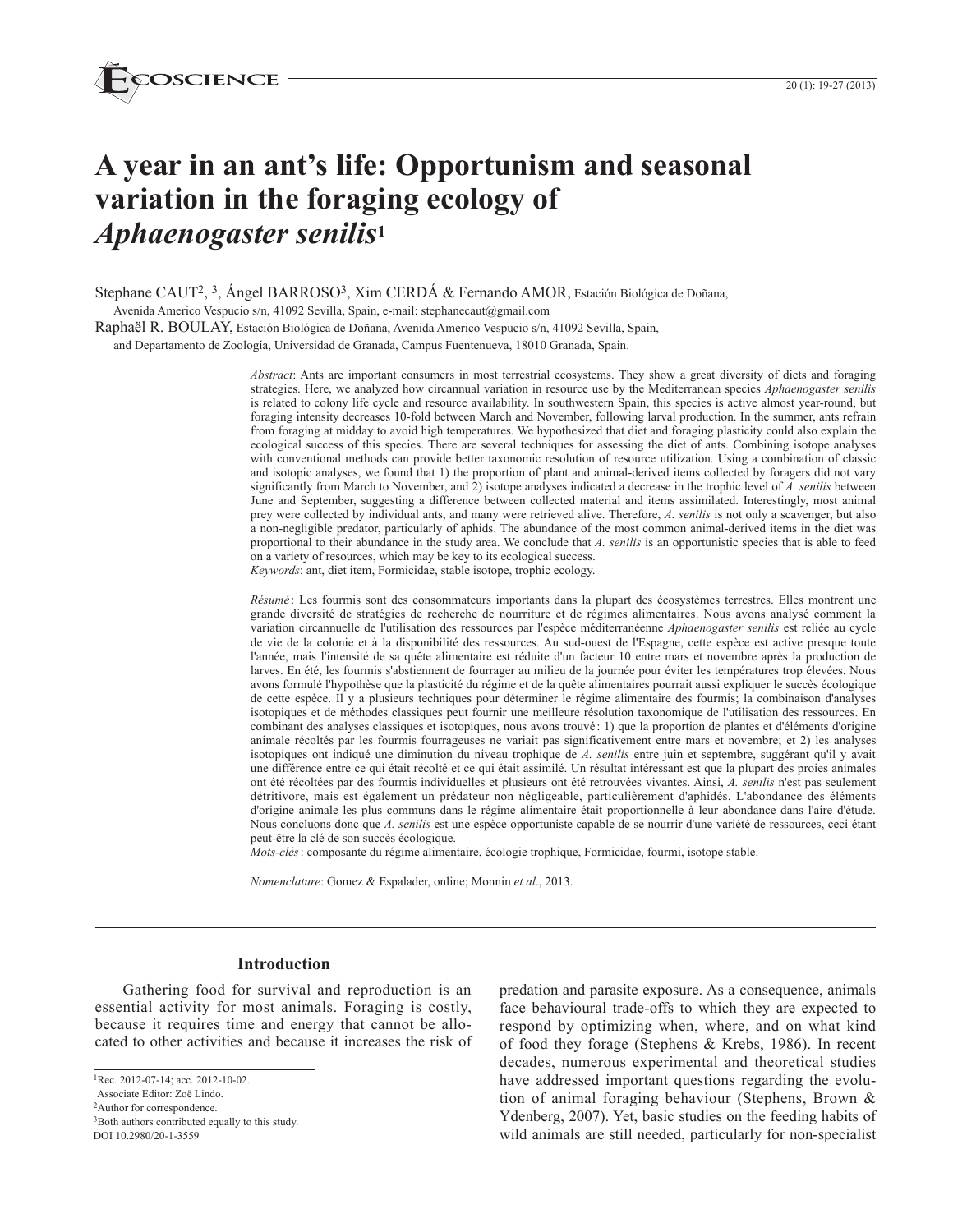consumers that may vary their food intake as a function of environmental conditions.

Ants show a great diversity of foraging strategies, including consumption of different resource types and differing levels of cooperation during food collection (Hölldobler & Wilson, 1990). Because ants are abundant in most terrestrial habitats, their foraging decisions may have important consequences at the ecosystem level. Ant foraging activity patterns may vary both on spatial and temporal (seasonal and daily) scales, depending on environmental conditions (Cook *et al.*, 2011). For example, temperature, humidity, and light intensity are abiotic factors that limit or trigger ant foraging activity (Cerdá, Retana & Cros, 1998a; Chong & Lee, 2009; Narendra, Reid & Hemmi, 2010; Amor *et al.*, 2011; van Oudenhove *et al.*, 2012). Moreover, biotic factors such as colony composition (Judd, 2005; Abril, Oliveras & Gómez, 2007; Dussutour & Simpson, 2009), interspecific competition (Carroll & Janzen, 1973), resource availability (Briese & Macauley, 1980), and the presence of predators and parasites (Orr & Seike, 1998) determine both foraging behaviour and the quality of collected resources.

So far, most studies have analyzed ant diet using direct observations of retrieved food items. Some species show a clear consistency in food choice that is independent of temporal and spatial variation in food source abundance. This is the case for many specialist hunters that are behaviourally and morphologically adapted to capture a certain kind of prey (*e.g.*, Hölldobler, 1982; Dejean *et al.*, 1999). Other species, in contrast, show remarkable variability in food source utilization. Temporal dietary changes may result from important plasticity that enables opportunistic ants to adjust their feeding choices so as to consume the most abundant and/or profitable items (Mooney  $\&$ Tillberg, 2005). However, they may also be due to variations in internal demand stemming from circannual demographic changes. For example, in temperate habitats, interseasonal variation in the number of larvae may affect the relative need for proteins and carbohydrates (Cassill & Tschinkel, 1999; Judd, 2005; Abril, Oliveras & Gómez, 2007; Dussutour & Simpson, 2009; Cook *et al.*, 2011). Furthermore, foragers given access to only a single food type demonstrate a subsequent preference for rare, alternative resources, which helps them maintain a balanced diet (Edwards & Abraham, 1990; Kay 2002; 2004).

The study of ant trophic ecology is complicated by several aspects of ant life history, including their sociality and caste system. Moreover, only a fraction of the items returned to the nest may be consumed and assimilated, while the remainder may be used for other functions, such as nest construction (Hölldobler & Wilson, 1990). Stable isotope analysis offers a powerful complementary approach to traditional observational analyses to study animal diet (Kelly, 2000; Caut, Angulo & Courchamp, 2009). This method is based on the fact that an organism's nitrogen and carbon isotope ratios ( $\delta^{13}$ C and  $\delta^{15}$ N) reflect assimilated resources (see Post, 2002 for review). The former typically increases by 3–4‰ for each trophic level, while the latter is useful in distinguishing between different sources of carbon (*e.g.*,  $C_3$  *versus*  $C_4$  plants). The use of stable isotopes in

other study systems (Feldhaar, Gebauer & Blúthgen, 2010). However, such analyses have proved to be useful in identifying spatial and temporal variations in ant trophic position (Blüthgen, Gebauer & Fiedler, 2003; Mooney & Tillberg, 2005; Menke *et al.*, 2010; Gibb & Cunningham, 2011) and in highlighting dietary differences among nestmates (Smith *et al.*, 2008; Smith & Suarez, 2010). It has been suggested that combining isotope analyses with conventional methods would provide better taxonomic resolution of resource utilization (Caut, Angulo & Courchamp, 2008). Isotopic interpretations are very helpful in providing indices of food item contributions in a consumer's diet, but they require prior classical diet analyses in order to identify the correct potential resource items by comparing their isotopic values with those of the consumers. Yet, so far we are not aware of any study undertaken on ants that combined isotope analyses with conventional data on food item retrieval. The ant *Aphaenogaster senilis* is a common species in

ant trophic ecology is still in its infancy when compared to

the Iberian Peninsula that performs important ecosystem functions, such as the dispersal of many myrmecochorous plants (Espadaler & Gómez, 1997; Boulay *et al.*, 2005; 2007a; Bas, Oliveras & Gómez, 2009). Previous studies have shown that the ecological success of this behaviourally subordinate species partly stems from its relative tolerance to high ground temperatures in contrast to dominant, less thermoresistant competitors (*e.g.*, *Tapinoma nigerrimum*; van Oudenhove *et al.*, 2012). Moreover, *A. senilis* colonies are able to rapidly mobilize important worker forces through chemical recruitment in order to efficiently retrieve large food items (Cerdá *et al.*, 2009). Here, we hypothesized that diet and foraging plasticity could also explain the ecological success of this species. We first analyzed the ants' foraging rate and daily pattern of activity and predicted that they would vary in relation to larval production and environmental conditions. Second, we analyzed retrieved food items and compared the abundance of the different insect prey that were harvested with their abundance in the study area throughout the year. We expected *A. senilis* trophic opportunism to be evidenced by a strong correlation between a prey's abundance in nature and its retrieval. Finally, we combined classic and isotopic analyses in order to detect circannual variation in nutrient intake.

# **Methods**

# Study site and species

The study was conducted at La Algaida, near the town of Sanlucar-de-Barrameda, SW Spain (36°51'n, 6°19'w). The study area consists of a sandy strip approximately 200 m wide and several kilometres long located between a marshland and a pine forest. The vegetation is composed of grasses and numerous *Pistacea lentiscus* and *Phyllirea angustifolia* shrubs.

The climate is Mediterranean with an oceanic influence. Summers are dry and hot, with almost no precipitation from June to August, and the average daily temperature exceeds 25 °C (the maximum daily temperature exceeds 35 *°*C in July). Winters are relatively mild and humid, with most precipitation occurring between October and April.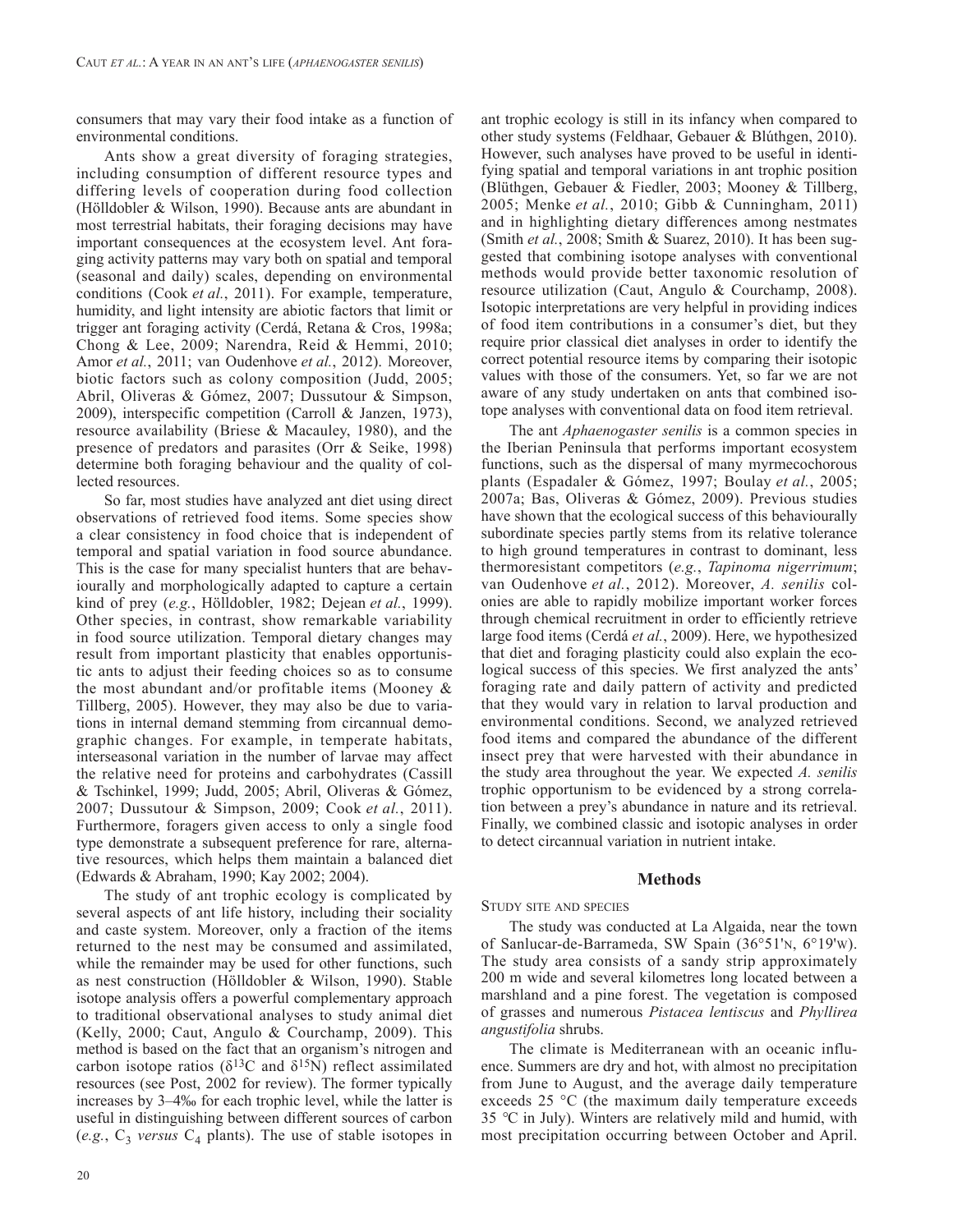Data were collected over a period of 7 y, from 2003 to 2009. Climatic data collected at the Jerez-de-la-Frontera airport (about 21 km away) indicate that the period of 2003–2006 was relatively dry compared to the average, while greater than average precipitation occurred during the last 3 y of the study (Electronic Appendix EA1).

*Aphaenogaster senilis* is a monogynous and monandrous species (1 singly mated queen per colony). Colonies contain between 120 and 3000 monomorphic workers (Boulay *et al.*, 2007b). They form new societies through the fission of adult colonies into 2 or more colonies. Each new colony is headed by a daughter of the mother queen. This mode of colony founding is relatively secure, and the production of only a few queens is sufficient to guarantee the colony's reproductive success. However, mother colonies lose an important fraction of their worker force during each fission event. Therefore, in species with colony fission, female investment includes the production of numerous workers each year. Only large colonies are able to fission, and they only produce a few queens (up to 5) at each fission event, which mostly occur in summer. Males, which are able to fly and disperse over long distances, are produced in large numbers from May to December, with a peak in May– June (Boulay *et al.*, 2009).

# Circannual variation in colony productivity and foraging activity

To assess seasonal variation in colony productivity, a total of 65 nests were excavated at La Algaida between December 2002 and November 2009 (range 2–18 nests per month). Each colony was brought to the laboratory so that we could count the workers and weigh total larval fresh biomass.

*Aphaenogaster senilis* foraging activity was estimated by observing focal nests during 10-min sessions held every hour from sunrise to sunset. During each session, all outgoing and incoming ants were recorded. Among incoming ants, we differentiated between those carrying a food item and those returning without food (this species has lost the capacity of trophallaxis and is not known to consume liquid sugars like plant nectars or aphid honeydew; we therefore assume that all food was carried in the mandibles and not in the crop). Measurements of foraging activity were conducted over 23 d and on 58 nests between March 2003 and November 2009. Four nests were observed 8 times in 2006, with 1-month intervals between observation days. All the other nests were observed on 1 single day.

# Analysis of retrieved items

Circannual variation in the composition of items retrieved by *A. senilis* workers was analyzed using data collected over a total of 10 d throughout the year 2009 (February to November) and in April 2006. For 3–4 nests per day, all items transported by the ants were collected as foragers were returning during the hourly 10-min observation sessions. The nests used in this experiment (total  $n = 37$ ) were different from those used previously to quantify foraging activity and larval production. Each item was preserved in alcohol until its identification in the laboratory. Plant material was identified to the genus or species level. Animal material was identified to the order level. Animal prey length was measured to the nearest millimetre.

In order to estimate variation in the availability of animal prey, 3 sets of 7 pitfall traps (4-cm-wide, 7-cm-deep plastic cups filled with water and soap) were installed along a 50-m transect and run for 24 h at the same time and in the same area as for the food retrieval analysis. However, the pitfall traps were sufficiently distant from the observed nests to ensure that there was no interference between the 2 samplings. Within sets, pitfall traps were arranged in 2 rhombuses (5-m diagonal) united by 1 of their corners. The biological material collected was pooled by set and kept in 70% alcohol until further identification and isotopic analyses could take place. Pitfall traps were installed soon after prey collection, on a day with similar weather.

# Isotopic analyses

Isotopic analyses were conducted on 30 samples of *A. senilis* workers (3 per month) collected in pitfall traps throughout the year (April 2006 and February, March, and May to November 2009). In order to reduce contamination of ant tissues by recently ingested food, the analyses were conducted exclusively on the thorax and legs, excluding the abdomen, which contains the gut and stomach. We also analyzed items retrieved by the ants  $(n = 54)$ . All samples were dried at 60 °C for 48 h, ground to a fine powder, weighed in tin capsules, and stored in a dessicator until isotope measurement. For adult ants, each sample consisted of thoraces and legs to provide sufficient mass (*ca* 1 mg) for an accurate determination of isotope ratios. Abdomens were excluded to prevent contamination by recent food residuals. Comparisons of stable isotope values between heads and thoraces have indicated that no significant differences between these tissues exist (Tillberg *et al.*, 2006). The collected food items were processed individually or pooled to obtain sufficient material. Isotopic analyses were performed using a mass spectrometer (Optima, Micromass, Manchester, UK) coupled to a C-N-S elemental analyser (Carlo Erba, Milan, Italy).  $\delta^{13}$ C values were not used because all the plants present in the area use the same mode of carbon fixation.  $\delta^{15}N$  values (‰) were expressed relative to atmospheric N2:  $\delta^{15}N = [(Rsample/Rstandard) - 1] \times 1000$ , where R is  $15N/14N$ . The reference material was IAEA-N1 (+ 0.4‰). One hundred replicate assays of internal laboratory standards indicate measurement errors (SD) did not exceed  $\pm$  0.15‰ for nitrogen isotopes.

#### DATA ANALYSES

Data were analyzed using R (R Development Core Team, online). Seasonal variation in larval fresh weight (log-transformed) was analyzed by fitting a general linear model (GLM) using the nlme package. The month and year of excavation were considered fixed and random effects, respectively. A Bayesian approach was then used to reduce the number of non-significant levels within the explanatory variable. To that end, the 2 consecutive months with the most similar average larval weights were merged to a new unique factor level. A second model was then fitted and compared to the initial full model using the anova command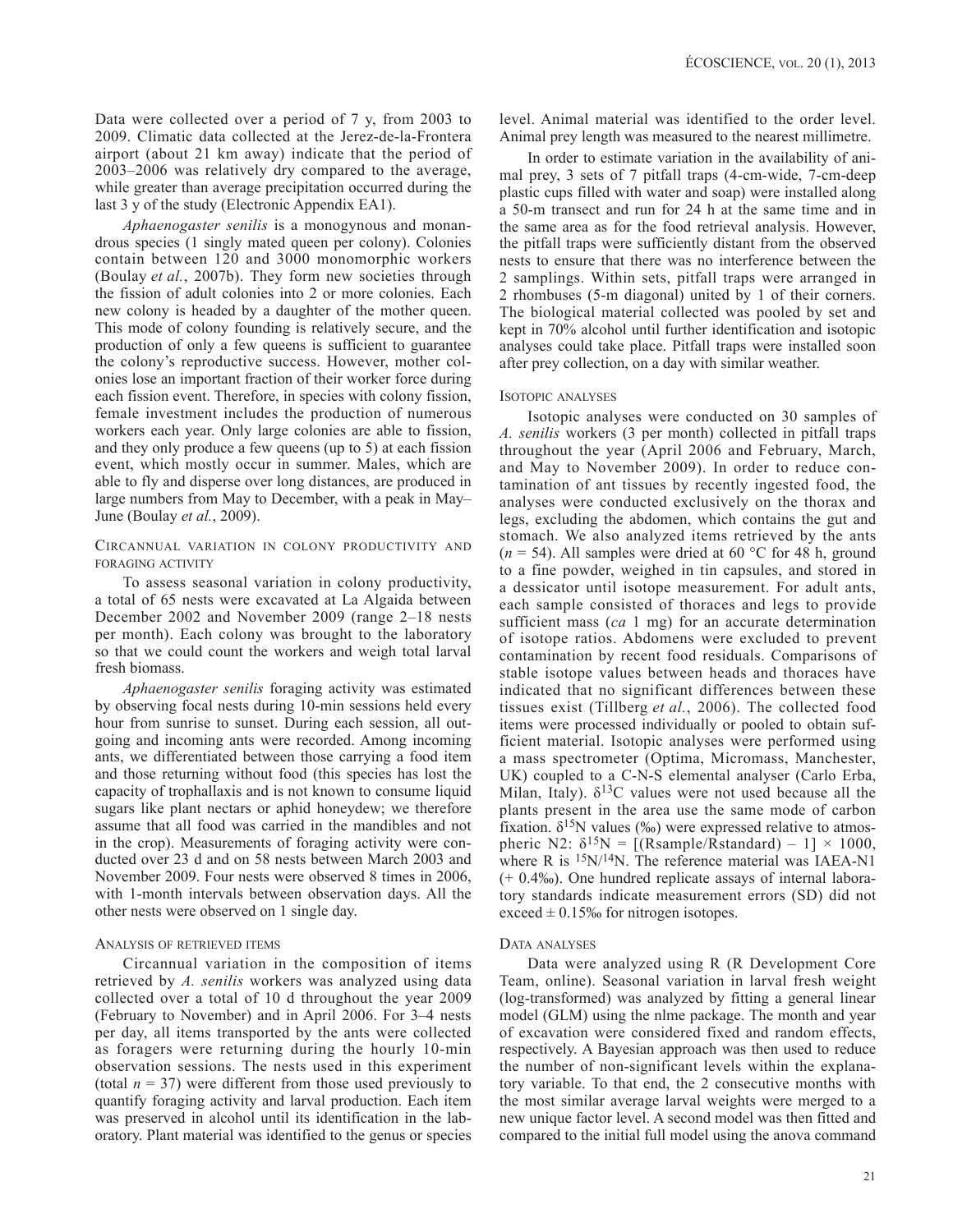based on the Bayesian Information Criteria (Schwarz, 1978). This operation was repeated several times until all consecutive factor levels were significant. Note that the use of standard time series analysis to detect seasonal variations would have required many more years of study.

To assess seasonal variation in foraging activity, the square-root transformed numbers of outgoing ants per day (the sum of all the hourly 10-min sessions multiplied by  $6 =$  sum of outgoing ants per day) were compared between months using a GLM in which the year and the colony were considered random factors (nlme package for R). The number of factors within the variable Month was reduced using a Bayesian approach as explained above. Variation in the number of items collected per day was assessed with the same procedure and using the number of incoming ants carrying loads as the response variable.

In order to determine changes in the daily pattern of activity throughout the year, we first normalized the number of outgoing ants per hour. To that end, the number of outgoing ants observed during each session was divided by its maximum for that day and nest. We then tested the correlation between the average normalized numbers of outgoing ants per hour between pairs of consecutive months. In this correlation, each data point was the mean normalized activity for different nests during 2 consecutive months. If the correlation was significant, the 2 months were pooled and the average was recalculated; the operation was then repeated with subsequent consecutive time periods. Lack of a significant correlation between consecutive periods was taken to indicate a change in the daily pattern of activity.

Seasonal variation in the proportion of animal-derived items collected by foragers was assessed by fitting a linear model (LM) with the month included as a fixed factor. Variation in the proportion of the 4 main insect orders found in the diet was tested in a similar way. We used a Bonferroni procedure to reduce the α threshold and cope with the non-independence of these percentage data (minor groups were removed, so the sum of percentages did not equal 100%, maintaining degrees of freedom in the analysis; Cisneros & Rosenheim, 1998). A Pearson correlation test was employed to test the relationship between the average abundance of an animal order in the study area (obtained from the pitfall traps) and its average representation in the ant diet (obtained from collected items).

LMs were fitted to test seasonal variation in *A. senilis*  $\delta^{15}$ N values. Finally, *A. senilis*  $\delta^{15}$ N values were compared to those of the most commonly collected food items by means of GLMs in which the month of collection was included as a random factor. Values are reported as  $mean \pm SE$ .

### **Results**

#### larval production and foraging activity

Colonies of *A. senilis* collected at La Algaida contained larvae throughout the year. However, larval biomass varied greatly between months, showing a clear annual cycle with 2 main seasons. Larval biomass was relatively high in the winter–spring (December–May) and significantly lower in the summer–fall (June–November;

Figure 1a; GLM: *F*1, 58 = 43.60, *P* < 0.0001). Seasonal variation in foraging activity followed a similar pattern: activity was elevated in spring (Figure 1a; March to June;  $767 \pm 61$  trips d<sup>-1</sup>) but decreased significantly in the summer and fall (July to February:  $237 \pm 22$  trips d<sup>-1</sup>; GLM:  $F_{1, 35} = 88.04, P < 0.0001$ ). However, in contrast to larval biomass, which started to increase in the winter, foraging remained very low from December to February. The number of prey retrieved per day also followed the same trend (GLM:  $F_{1, 35} = 90.50, P < 0.0001$ ). It decreased from  $548 \pm 47$  items  $d^{-1}$  in March–June to  $133 \pm 15$  items  $d^{-1}$  in July–February.

The daily pattern of foraging activity also varied greatly throughout the year. Pairwise correlations between the normalized activity in consecutive months revealed 3 periods. In March and April (Figure 1b), the activity followed a unimodal pattern with a peak at midday. Similarly, the hourly activity in September, October, and November (Figure 1b) was unimodal. In contrast, in the summer (Figure 1b; May–August), ants forgo foraging during the middle of the day (14:00), giving rise to a bimodal pattern of activity with peaks at 10:00 and 17:00. The drastic changes of rhythm that occurred between the spring and summer and between the summer and fall were evidenced by the lack of correlation between normalized activity at the same hour of the day (Pearson correlation:  $r = 0.001$ ,  $t = 0.01$ ,  $P = 0.99$  and  $r = 0.25$ ,  $t = 0.88$ ,  $P = 0.39$ , respectively).

#### RETRIEVED ITEMS

A total of 1074 prey items were collected and identified,  $62 \pm 4\%$  of which were of animal origin; the remainder came from plants. The proportion of animal items that ants collected varied significantly throughout the year (LM:  $F_{9, 27} = 2.72$ ,  $P = 0.021$ ): a higher proportion of



figure 1. a) Circannual variation in foraging activity (dashed line) and larval biomass (solid line). b) Variation in the daily rhythm of foraging activity between spring  $(F, M, A)$ , summer  $(M, J, JL, A)$ , and fall  $(S, O, N)$ . All values are means  $\pm$  SE.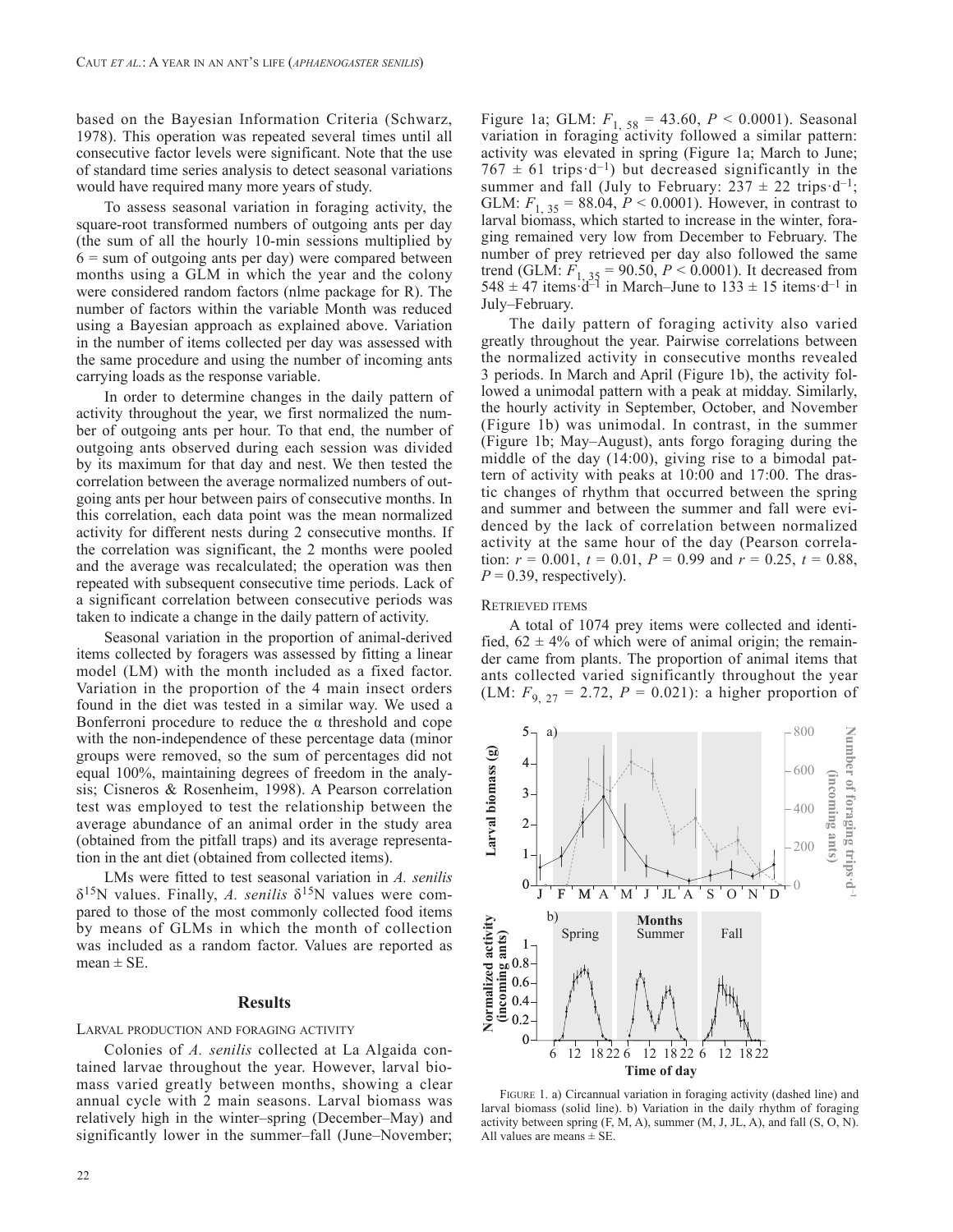animal-derived items were retrieved in February than during the rest of the year (Figure 2a;  $88 \pm 4\%$  for February *versus*  $58 \pm 3\%$  for the rest of the year;  $t = -3.853$ ,  $P \le 0.001$ ). Most items were small ( $\le 3$  mm) and were brought to the nest by individual ants (Figure 3). Nevertheless, a few unusually large prey items (*e.g.*, an earthworm 45 mm long) were retrieved cooperatively. Overall, the number of items of a given size class found in the diet was proportional to the number of captures of that item in the pitfall traps (Pearson  $\chi^2_{64} = 72$ ,  $P = 0.2303$ ).

Plant items were mostly composed of fruits (29%), flowers or petals (25%), and seeds (17%) of several species,



figure 2. a) Proportion of animal items collected by *Aphaenogaster senilis* across the year. The number of nests is indicated inside each bar. b) Variation in worker nitrogen isotope values across the year. Horizontal lines and grey polygons indicate the values of the 3 main resource categories (plants, dipterans, and other insects [coleopterans, hemipterans, and hymenopterans]). Nitrogen isotope values were corrected using a discrimination factor of 3‰ (Feldhaar, Gebauer & Blúthgen, 2010). All values are means  $\pm$  SE.



figure 3. Percentage of animal-derived items of different size classes (mm) in the ant diet (black bars,  $n = 884$ ) *versus* pitfall traps (grey bars,  $n = 4929$ 

including *Phyllirea angustifolia*, *Pistacea lentiscus*, and *Arum italicum* (EA2). Twenty-four invertebrate orders were represented in the animal-derived items. The majority were dipterans (mostly mosquitoes), hemipterans (mostly aphids), coleopterans, and hymenopterans. The proportion of dipterans, hemipterans, and coleopterans did not vary significantly across the year (23  $\pm$  8%, LM:  $F_{9, 27} = 2.05$ ,  $P = 0.05$ ; 14 ± 4%, LM:  $F_{9, 27} = 2.24$ ,  $P = 0.07$ ; 10 ± 2%, LM:  $F_{9, 27} = 0.45, P = 0.89$ , respectively; 0.015 after Bonferroni correction; Figure 4). The proportion of hymenopterans (mostly other ants) was significantly higher in June–July (74  $\pm$  30%) than during the rest of year (14  $\pm$  2%; LM:  $F_{1, 35} = 72.2, P < 0.001$ ). Although many retrieved animal items were dead or dying when collected, aphids, mosquitoes, small insect larvae, and some small coleopterans were clearly captured alive. On some occasions, even large living animals (caterpillars, earthworms, and large coleopterans) were transported cooperatively.

There was a significant correlation between the abundance of an animal order in the area of study and its representation in the *A. senilis* diet (Figure 4 and EA3; Pearson correlation:  $t = 6.19$ ,  $P < 0.0001$ ,  $R^2 = 0.62$ ). The hemipterans were an outlier, but mostly because pitfall traps are not suited for estimating their abundance. Removing them from the analysis increased  $R^2$  to 0.74 ( $t = 8.54$ ,  $P < 0.0001$ ).

### ISOTOPIC ANALYSES

The  $\delta^{15}N$  values of *A. senilis* workers varied significantly throughout the year (LM:  $F_{1, 20} = 19.6, P < 0.0001$ ), with a clear distinction seen between seasons (Figure 2b). Hence,  $\delta^{15}$ N values decreased significantly between the spring (February–May:  $8.92 \pm 0.1$ ) and the summer (June–September: 7.52  $\pm$  0.05;  $t_{\text{(spring-summer)}} = -12.56$ ,  $P < 0.0001$ ). In the fall (October–November),  $\delta^{15}$ N values increased again to a value intermediate to those of the summer and spring  $(8.34 \pm 0.12; t_{\text{(spring-fall)}} = -4.23, P = 0.0002$ and  $t_{\text{(summer-fall)}} = 6.25, P \le 0.0001$ ).

Isotopic analyses of *A. senilis*' main food resources indicated that coleopterans, hymenopterans, and hemipterans formed a homogenous group with low  $\delta^{15}N$  values. Their  $\delta^{15}$ N values (Figure 2b: 5.56  $\pm$  0.35) were significantly higher than those of plants  $(3.74 \pm 0.46; t = 8.08)$ , *P* < 0.0001) and significantly lower than those of dipterans (10.37 ± 0.89; *t* = –4.99, *P* < 0.0001). *Aphaenogaster senilis* δ15N values were in-between those of granivores and dipterans  $(t_{(A_1, semi) } = -5.52, P < 0.0001;$  $t_{(A. \, semilis-dipterans)} = 2.23, P = 0.029).$ 

# **Discussion**

In this study, we have shown an important plasticity in *A. senilis* foraging rate, daily activity patterns, and diet in southern Spain. Results show that colonies are active almost throughout the year, but larval biomass production and foraging activity occur primarily in the spring. The daily pattern of activity changes greatly between seasons, probably as a consequence of temperature constraints. By combining observation of retrieved food items with isotopic analyses, we found that colonies are omnivorous, feeding on a wide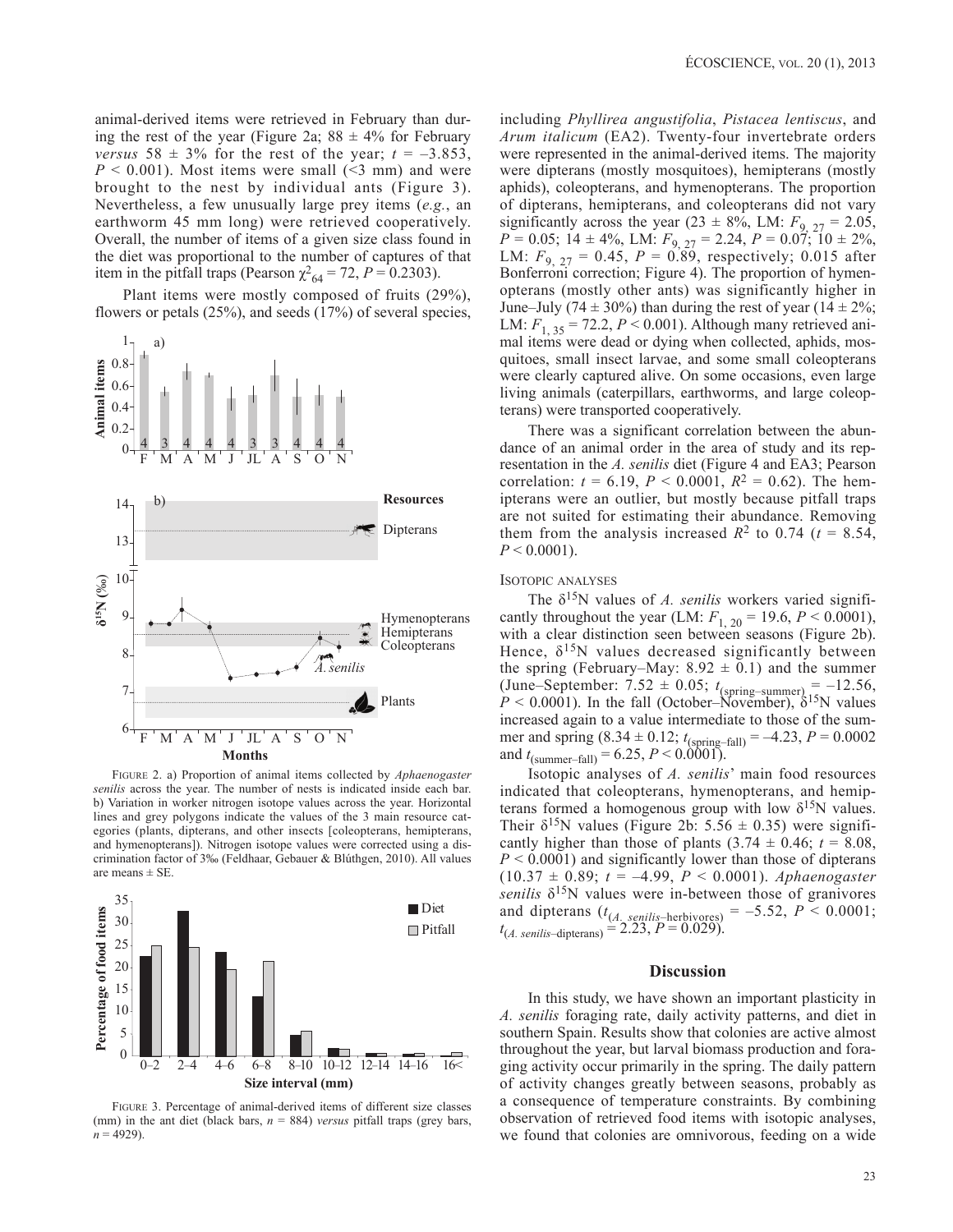array of food resources, including insects (dead and alive) and plant material. Direct observation of retrieved food



FIGURE 4. Percentage (mean  $\pm$  SE) of the 4 most important insect taxonomic groups [Diptera (a), Formicidae (b), Coleoptera (c), and Hemiptera (d)] collected across the year by ants (black bars) *versus* captured in the pitfall traps (white bars).

items did not reveal a major shift in *A. senilis* alimentation throughout the year. However, isotopic analyses of workers suggested reduced consumption of animal protein in the summer.

Like most animal species in temperate and Mediterranean habitats (Wyndham, 1986; Levey & Stiles, 1992), *A. senilis* displays a clear annual cycle of brood growth and foraging activity. Larvae mostly develop in the spring, and there is a major corresponding increase in foraging activity. Although there is an evident relationship between colony-level food intake and larval growth, the causal chain relating the 2 phenomena may be mediated by other factors. For example, larval growth and worker foraging behaviour may be constrained by the same environmental variables, such as temperature and humidity (*e.g.*, Cerdá, Retana & Cros, 1998b; Cerdá, Retana & Manzaneda, 1998; Kipyatkov *et al.*, 2004; Kipyatkov, Lopatina & Imamgaliev, 2005; Boulay *et al.*, 2009; Cerdá *et al.*, 2012; van Oudenhove *et al.*, 2012). In particular, cold winter and hot summer temperatures may respectively limit foraging and larval growth. In contrast, spring weather conditions may stimulate foraging and increase food retrieval, thus favouring larval growth. Another factor that may potentially increase foraging rate is the colony members' state of hunger. Larval hunger state is known to stimulate worker foraging in some ant species (Brian & Abbott, 1977; Dussutour & Simpson, 2009). It is therefore possible that the progressive increase in the number of small larvae in February– March triggers adult foraging behaviour. However, in July, the number of incoming, loaded *A. senilis* ants per day was still relatively high, while larval biomass was already close to zero, suggesting larval presence was not the only factor stimulating foraging. The hunger state of young adult workers and sexuals may also affect ant foraging decisions, as suggested by Cassill and Tschinkel (1999) and Judd (2005). Finally, demography and age-dependent division of labour may also influence seasonal variation in the foraging rate: in the spring, colonies are composed of relatively old workers that were born before the winter and that may be more prone to forage than younger ones (Robinson, 1992; Muscedere & Traniello, 2012).

We found a major shift in the daily pattern of activity of *A. senilis* between the spring, summer, and fall. While colonies were mostly active midday in the spring and fall, activity decreased drastically during these hours in the summer, probably because ants sought to escape extremely hot ground temperatures. Ground temperature in the study area may approach 70 *°*C during these hours, which is well above the lethal limit for *A. senilis* (critical thermal limit: 46 °C; lethal temperature: 50 *°*C; Cerdá *et al.*, 1998). In Mediterranean habitats, elevated ground temperature has been widely reported to constrain ant activity (Cros, Cerdá & Retana, 1997; van Oudenhove *et al.*, 2011), and many ant species exhibit a shift in their daily rhythm between the hot and cold seasons (Amor *et al.*, 2011; van Oudenhove *et al.*, 2012). In addition to increasing the risk of mortality, a hot ground surface may interfere with ant chemical communication by reducing the stability of trail markers and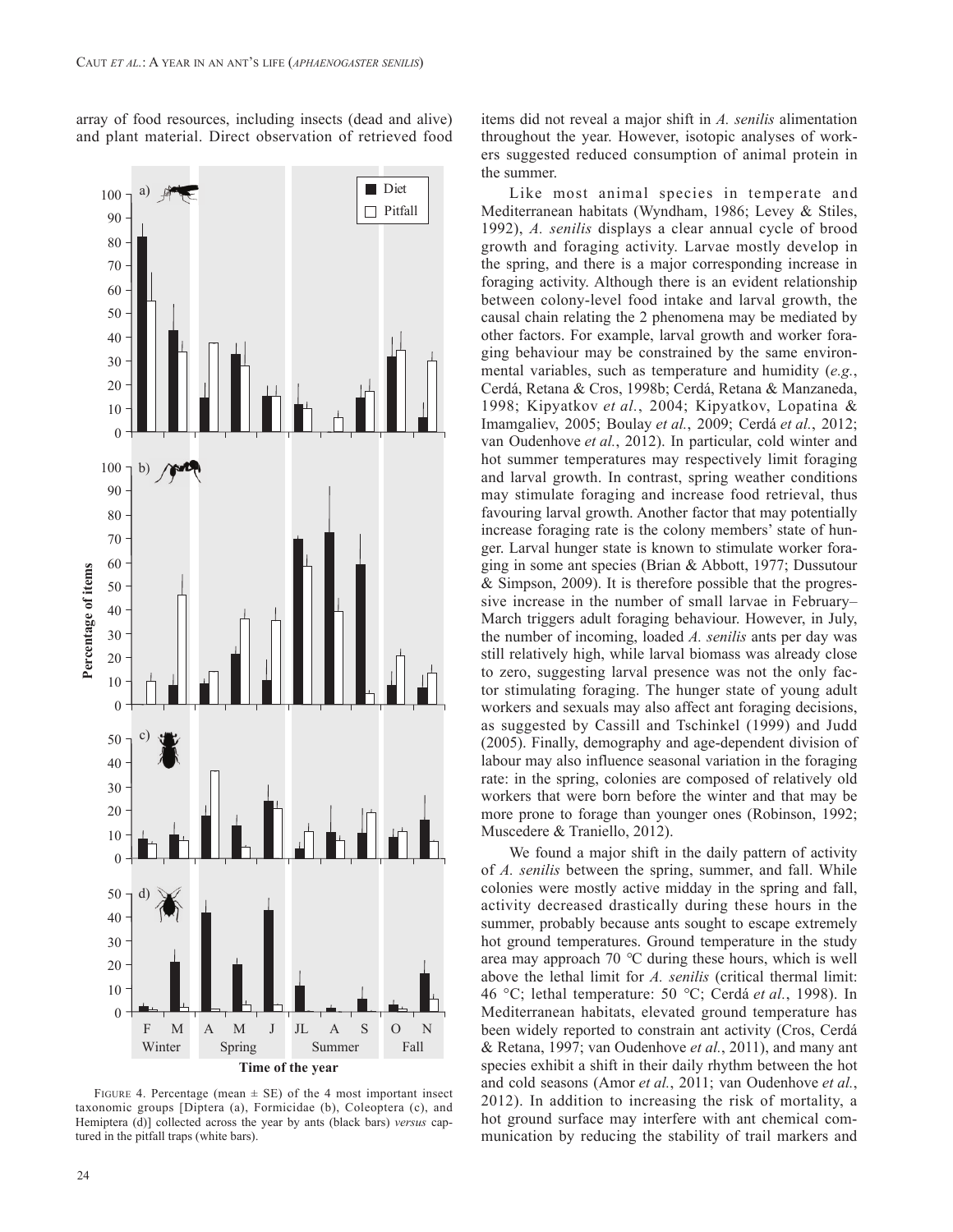preventing nestmate recruitment (Ruano, Tinaut & Soler, 2000; van Oudenhove *et al.*, 2012).

Observations of retrieved items suggest *A. senilis* is an omnivorous species with a low feeding specificity. Most food items were sufficiently small to be transported by individual ants. However, on rare occasions, the ants retrieved extremely large prey, which required the cooperation of several individuals. Given that most available prey items are small, the value of such rare, large prey to the colony is probably high. Cerdá *et al.* (1998) found that the largest 12% of prey retrieved by *A. senilis* represented up to 72% of transported biomass. The proportion of the various insect taxa in the *A. senilis* diet was well predicted by their abundance in the area of study as measured with pitfall traps. We observed 2 important and consecutive resource categories in *A. senilis*: Dipterans in winter and spring followed by Formicidae in summer, especially *Mesor* sp. This finding highlights the relative opportunism of *A. senilis* and its capacity to use a large array of prey. Aphids represented an outlier in the relationship between insect abundance in nature and their occurrence in the *A. senilis* diet. This is because aphids are sessile animals that are not well sampled using pitfall traps. Like many ants in Mediterranean habitats (Fellers & Fellers, 1982; Retana, Cerdá & Espadaler, 1991; Angulo, Caut & Cerdá, 2012), *A. senilis* behaved as a scavenger, retrieving dead or moribund prey. It also predated on a number of living prey, including caterpillars, coleopterans, and numerous aphids. However, in contrast to many species, such as *Tapinoma* and *Lasius*, that may be both mutualistic and predaceous, *A. senilis* does not tend aphids in order to get liquid honeydew (Bristow, 1984; Matsuura & Yashiro, 2006). Therefore, *A. senilis* may indirectly have a net positive effect on plants by reducing herbivory.

In addition to insects, *A. senilis* retrieved relatively large numbers of seeds and fruits from several plant species. Previous studies have shown that in the south of the Iberian Peninsula, *A. senilis* and the congeneric species *A. iberica* contribute disproportionately to the dispersal of various myrmecochores (Espadaler & Gómez, 1997; Boulay *et al.*, 2005; 2007a; Bas, Oliveras & Gómez, 2009). Similarly, the genus *Aphaenogaster* is a keystone disperser of myrmecochores in North American temperate woodlands (Ness, Morin & Giladi, 2009). However, none of the diaspores removed by *A. senilis* at our study site had an elaiosome. *Phyllirea angustifolia*, *Pistacea lentiscus*, and *Arum italicum* were among the most frequently exploited plant species. The first 2 are bird-dispersed, while the last has no known legitimate disperser. Our results thus confirm the potential importance of *A. senilis* in the redistribution of numerous seeds adapted to other modes of dispersal (Traveset, 1994; Hulme, 1997). Further studies should investigate the survival and germination rates of seeds transported by *Aphaenogaster*.

Direct observations of the food items retrieved showed a significant difference in the proportion of animal-derived items between February and the rest of the year. However, in February, *A. senilis* has a very low activity level, and the result for this month should be interpreted with caution. In contrast, ant  $\delta^{15}N$  values decreased between June and September, suggesting an important dietary shift towards plant-derived materials. Nevertheless, the important shift in prey items during summer between dipterans and Formicidae could partly explain this decrease in  $\delta^{15}N$ (nitrogen isotopic values of Formicidae were lower than dipterans, Figure 2b). The apparent incongruity between the isotopic and observational data may be due to high variability between nests for the 2 types of data. Moreover, although the number of retrieved fruits and seeds did not change, their dietary contribution in terms of biomass may be much higher in the summer than in the spring. Large fruits, like those of *A. italicum*, *P. angustifolia*, and *P. lentiscus*, were mostly collected from June to November. The consumption of plant liquids by *A. senilis* is very rare and is unlikely to account for the different isotopic and observational data. In general, ant larvae are the major consumers of proteins, while adult workers rely on carbohydrates (Vinson, 1968). The reduction of larval biomass between the spring and the summer could therefore result in a reduced need for insect prey and therefore harvesting patterns that favour plant-derived carbohydrates. Such seasonal changes in food preference have been reported in *Solenopsis invicta* (Stein, Thorvilson & Johnson, 1990), *Pheidole ceres* (Judd, 2005), and *Linepithema humile*  (Abril, Oliveras & Gómez, 2007), to name a few examples.

Our results exemplify the ability of isotopic analyses to capture differences in ant diet that are difficult to observe from analysis of retrieved items alone. More generally, animal diets determined by foraging observations alone are sometimes difficult to interpret because they only provide information about what an animal has eaten during a recent, brief time window. Stable isotopes offer advantages over these methods by providing time-integrated information on assimilated foods (Boutton, Arshad & Tieszen, 1983). However, one difficulty in using stable isotope analysis to evaluate resource incorporation is that consumer metabolic processes may discriminate between different isotopes, causing the isotopic ratio of the consumer to differ slightly from that of the food resource. This difference is called the discrimination factor. Using controlled feeding experiments on *Camponotus floridanus*, Feldhaar, Gebauer, and Blúthgen (2010) found a discrimination factor for isotopic nitrogen of about 3‰. This level of enrichment is consistent with the difference between the *A. senilis* isotopic values we observed in the field and values we found in their diet (Figure 2c). However, studies to determine the turnover rate in ants (the time it takes for the isotope to be assimilated into the consumer's tissue) are lacking. It is important to determine whether the isotope signature of workers represents their most recent diet or also reflects their larval food.

Overall, our results suggest that the foraging rate of *A. senilis* varies throughout the year in accordance with larval biomass and environmental constraints. Foragers appeared to be opportunistic and transported a large variety of food items to the nest, although food selection may occur within the colony as a function of the internal demand. This apparent plasticity in foraging activity and resource use may be key to the ecological success of this otherwise behaviourally subordinate species. Further studies are needed to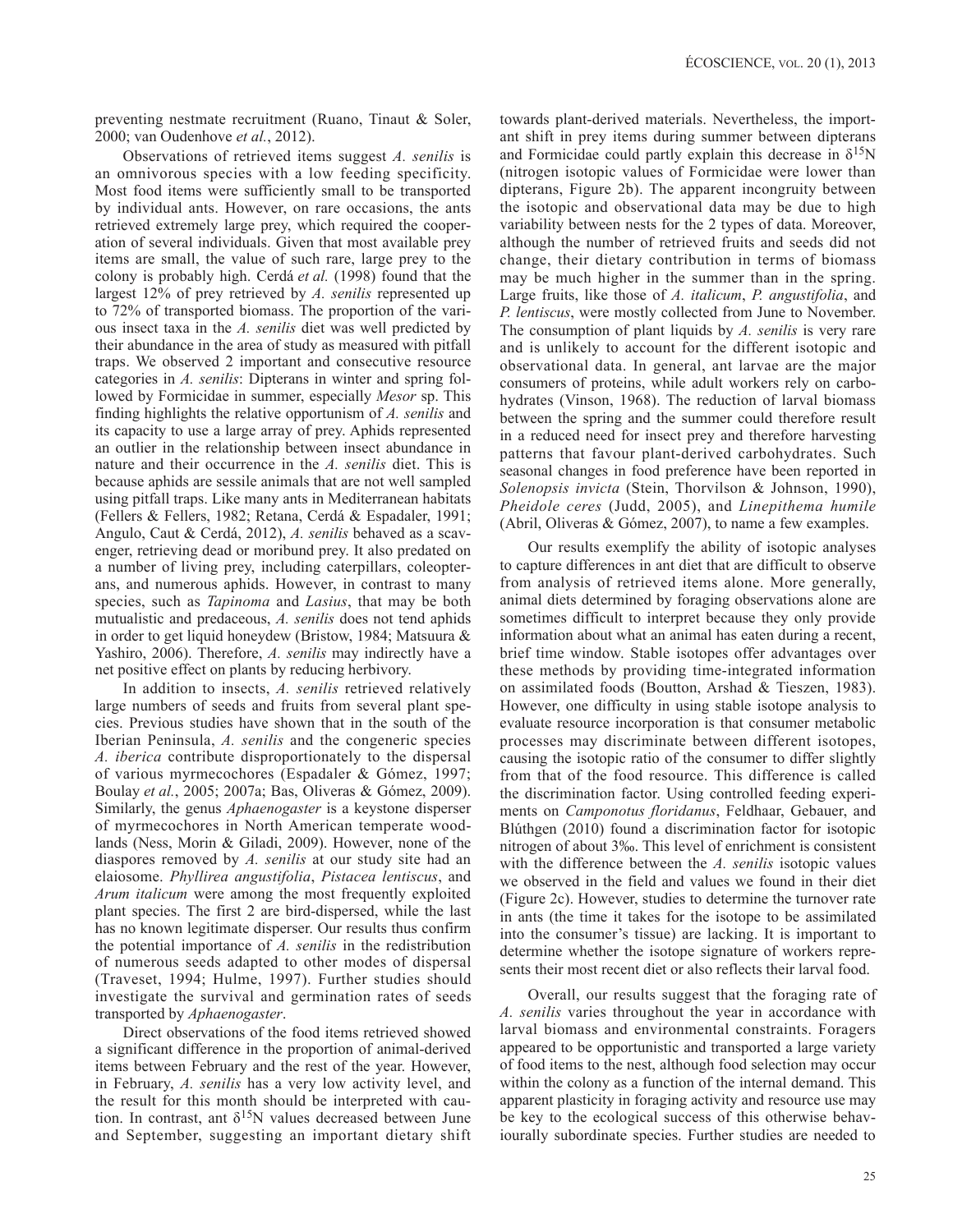better understand ant feeding ecology in natural conditions in relation to colony life cycle. Observational data and isotopic analyses are complementary tools that together can provide a finely tuned picture of food selection at different scales.

#### **Acknowledgements**

We are grateful to L. Michel and G. Lepoint for technical help with the mass spectrometer. We wish to thank J. Pearce-Duvet for improvement of the English. This work was funded by Ministerio de Ciencia e Innovación (project CONSOLIDER-MONTES CSD2008-00040), MICINN and Fondo Europeo de Desarrollo Regiona (projects CGL2009-12472 to RB and CGL2009-09690 to XC), and the Consejo Superior de Investigaciones Cientıficas (JAE postdoctoral contract to Stephane Caut). The authors thank the authorities of Doñana Natural Park for granting them permission to conduct research in the park.

#### **Literature cited**

- Abril, S., J. Oliveras & C. Gómez, 2007. Foraging activity and dietary spectrum of the Argentine Ant (Hymenoptera: Formicidae) in invaded natural areas of Northeast Iberian Península. Environmental Entomology, 36: 1167–1173.
- Amor, F., P. Ortega, M. J. Jowers, X. Cerdá, J. Billen, A. Lenoir & R. Boulay, 2011. The evolution of worker–queen polymorphism in Cataglyphis ants: Interplay between natural and kin selection. Behavioural Ecology and Sociobiology, 65: 1473–1482.
- Angulo, E., S. Caut & X. Cerdá, 2011. Scavenging in Mediterranean ecosystems: Effect of the invasive Argentine ant. Biological Invasions, 13: 1183–1194.
- Bas, J. M., J. Oliveras & C. Gómez, 2009. Myrmecochory and short-term seed fate in *Rhamnus alaternus*: Ant species and seed characteristics. Acta Oecologia, 35: 380–384.
- Blüthgen, N., G. Gebauer & K. Fiedler, 2003. Disentangling a rainforest food web using stable isotopes: Dietary diversity in a species-rich ant community. Oecologia, 137: 426–435.
- Boulay, R., J. M. Fedriani, A. J. Manzaneda & X. Cerdá, 2005. Indirect effects of alternative food resources in an ant–plant interaction. Oecologia, 144: 72–79.
- Boulay, R., F. Carro, R. Soriguer & X. Cerdá, 2007a. Synchrony between fruit maturation and effective dispersers' foraging activity increases seed protection against seed predators. Proceedings of the Royal Society B, 274: 2515–2522.
- Boulay, R., A. Hefetz, X. Cerdá, S. Devers, W. Francke, R. Twele & A. Lenoir, 2007b. Production of sexuals in a fission-performing ant: Dual effects of queen pheromones and colony size. Behavioral Ecology and Sociobiology, 61: 1531–1541.
- Boulay, R., X. Cerdá, A. Fertin, K. Ichinose & A. Lenoir, 2009. Brood development into sexual females depends on the presence of a queen but not on temperature in an ant dispersing by colony fission, *Aphaenogaster senilis*. Ecological Entomology, 34: 595–602.
- Boutton, T. W., M. A. Arshad & L. L. Tieszen, 1983. Stable isotope analysis of termite food-habits in East-African grasslands. Oecologia, 59: 1–6.
- Briese, D. T. & B. J. Macauley, 1980. Temporal structure of an ant community in semi-arid Australia. Australian Journal of Ecology, 5: 121–134.
- Brian, M. V. & A. Abbott, 1977. The control of food flow in a society of the ant *Myrmica rubra* L. Animal Behaviour, 25: 1047–1055.
- Bristow, C. M., 1984. Differential benefits from ant attendance to two species of Homoptera on New York ironweed. Journal of Animal Ecology, 53: 715–726.
- Carroll, C. R. & D. H. Janzen, 1973. Ecology of foraging by ants. Annual Review of Ecology, Evolution, and Systematics, 4: 231–257.
- Cassill, D. L. & W. R. Tschinkel, 1999. Regulation of diet in the fire ant, *Solenopsis invicta*. Journal of Insect Behavior, 12: 307–328.
- Caut, S., E. Angulo & F. Courchamp, 2008. Caution on isotopic model use for analyses of consumer diet. Canadian Journal of Zoology, 86: 438–445.
- Caut, S., E. Angulo & F. Courchamp, 2009. Variation in discrimination factors ( $\Delta^{15}N$  and  $\Delta^{13}C$ ): The effect of diet isotopic values and applications for diet reconstruction. Journal of Applied Ecology, 46: 443–453.
- Cerdá, X., E. Angulo, R. Boulay & A. Lenoir, 2009. Individual and collective foraging decisions: a field study of worker recruitment in the gypsy ant *Aphaenogaster senilis*. Behavioral Ecology and Sociobiology, 63: 551–562.
- Cerdá, X., J. Retana & S. Cros, 1998a. Prey size reverses the outcome of interference interactions of scavenger ants. Oikos, 81: 99–110.
- Cerdá, X., J. Retana & S. Cros, 1998b. Critical thermal limits in Mediterranean ant species: Trade-off between mortality risk and foraging performance. Functional Ecology, 12: 45–55.
- Cerdá, X., J. Retana & A. Manzaneda, 1998. The role of competition by dominants and temperature in the foraging of subordinate species in Mediterranean ant communities. Oecologia, 117: 404–412.
- Cerdá, X., E. Angulo, S. Caut & F. Courchamp, 2012. Ant community structure on a small Pacific island: Only one native species living with the invaders. Biological Invasions, 14: 323–339.
- Chong, K. & C. Lee, 2009. Influences of temperature, relative humidity and light intensity on the foraging activity of field populations of the longlegged ant, *Anoplolepis gracilipes*  (Hymenoptera: Formicidae). Sociobiology, 54: 531–539.
- Cisneros, J. J. & J. A. Rosenheim, 1998. Changes in the foraging behavior, within-plant vertical distribution, and microhabitat selection of a generalist insect predator. Environmental Entomology, 27: 949–957.
- Cook, S. C., M. D. Eubanks, R. E. Gold & S. T. Behmer, 2011. Seasonality directs contrasting food collection behavior and nutrient regulation strategies in ants. PlosOne, 6: e25407.
- Cros, S., X. Cerdá & J. Retana, 1997. Spatial and temporal variations leading to contrasting activity patterns in Mediterranean ant communities. Écoscience, 4: 269–278.
- Dejean, A., B. Schatz, J. Orivel & G. Beugnon, 1999. Feeding preferences in African ponerine ants: A cafeteria experiment. Sociobiology, 34: 545– 554.
- Dussutour, A. & S. J. Simpson, 2009. Communal nutrition in ants. Current Biology, 19: 740–744.
- Edwards, J. P. & L. Abraham, 1990. Changes in food selection by workers of the Pharaoh's ant, *Monomorium pharaonis*. Medical and Veterinary Entomology, 4: 205–211.
- Espadaler, X. & C. Gómez, 1997. Soil surface searching and transport of *Euphorbia characias* seeds by ants. Acta Oecologia, 18: 39–46.